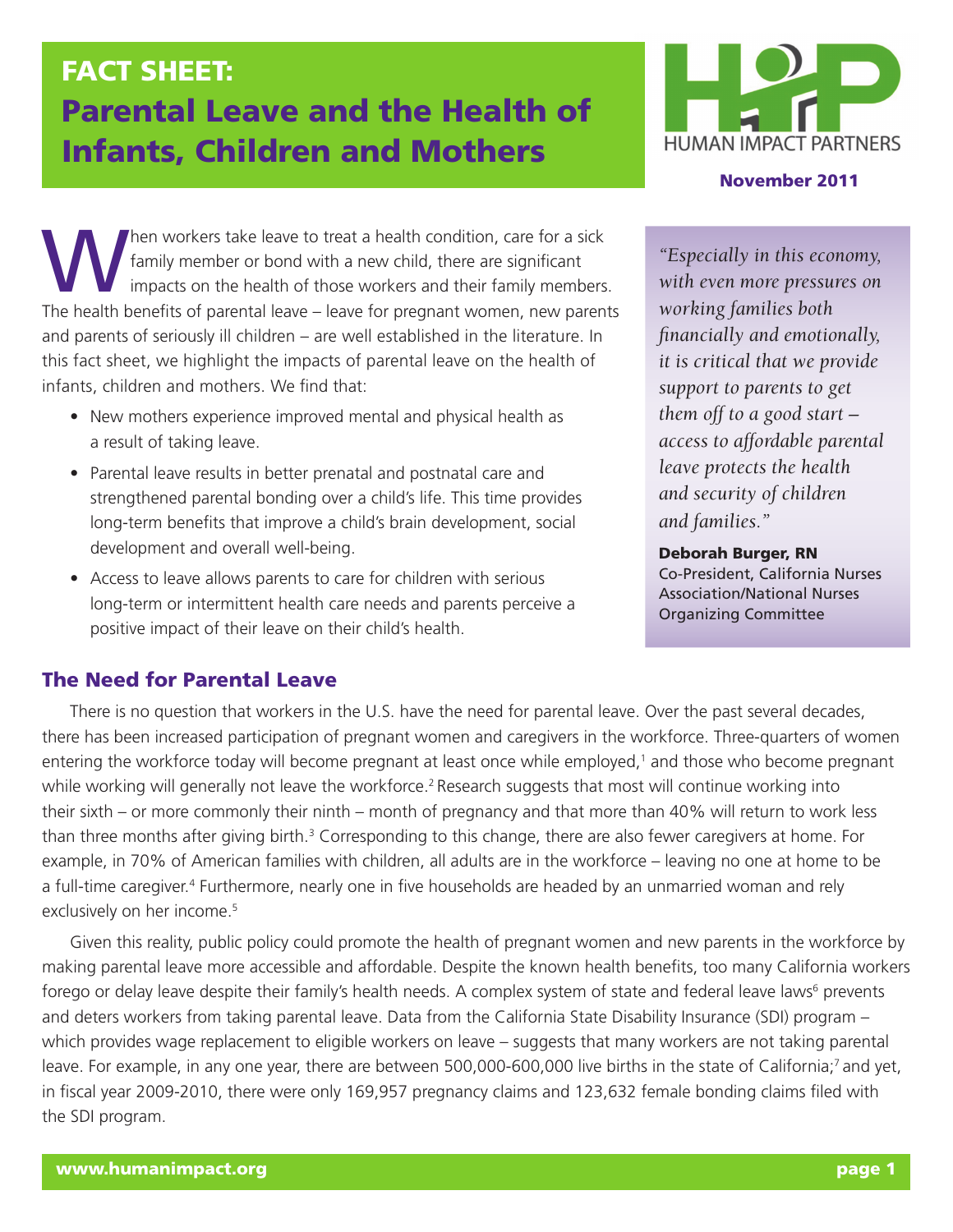Critical changes to these laws would protect and promote the health of workers, including job protection for all workers on leave, increased leave length and access to wage replacement, and universal continuation of health insurance coverage. Denying pregnant workers and new parents the right to work and be caregivers can deprive their families of vital income and puts their health at risk. Below we elaborate on how these outcomes might occur.

## Pathways to Health

The pathways from parental leave to health are diverse: children require care and support from family members to manage illnesses; women need time to recuperate after pregnancy and delivery of a child; families and children need time to bond after adoption or birth. For example, approximately 13% of women will have a complication from pregnancy requiring them to be hospitalized before delivery, $8$  and 20% of pregnant women spend a minimum of one week on bed rest during the course of their pregnancy.<sup>9</sup> Additionally, the impact of leave is intensified for parents and children who have serious medical complications and health conditions related to pregnancy and delivery.



 The diagram below draws out in greater detail some of the impacts on pregnancy and bonding. For example, a mother who is able to take leave after delivery may increase her likelihood of establishing and maintaining breastfeeding, which has been shown to impact immune function in children and to help establish bonds between the new mother and child.

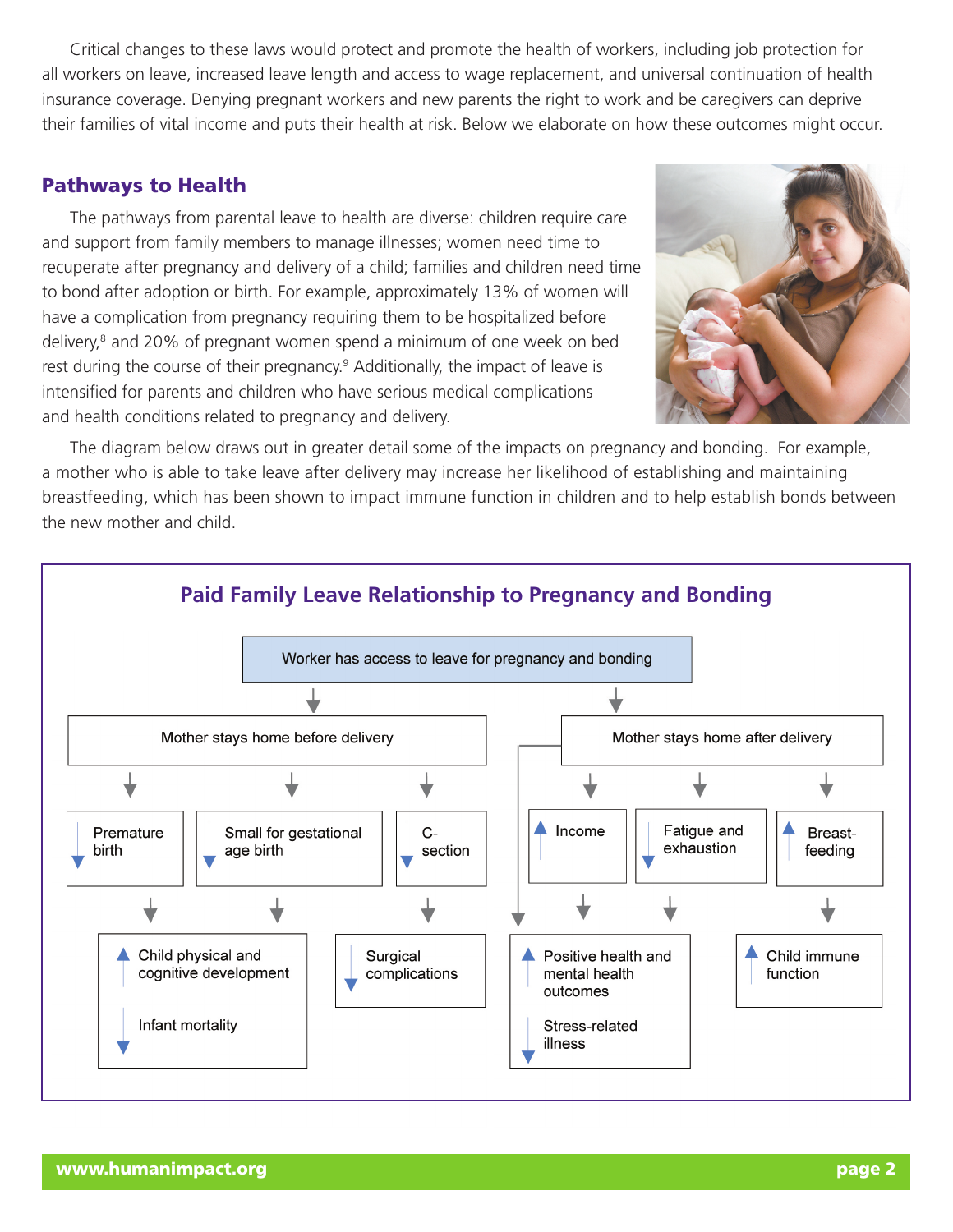### Research Findings

*Knowing that I could take 6 weeks to bond with my baby helped me control the postpartum depression I was falling into after my baby's birth. Taking the extra weeks helped me not only bond with my baby, but feel more relaxed to go back to work.*

– Quote from a Parent

- **1) New mothers experience improved mental and physical health as a result of taking leave. Studies have found that:**
	- Women who did not take leave prior to delivering were almost four times more likely to have a c-section than women who took leave before delivering.<sup>10</sup>
	- Returning to work later or an increase in the length of maternal leave from work has been shown to reduce depressive symptoms on average by 5-10%.<sup>11</sup>
	- Taking more than 12 weeks of leave is associated with increased energy and lack of fatigue; taking more than 15 weeks leave is associated with positive maternal mental health including reduced depression and anxiety; and taking more than 20 weeks of leave is associated with positive effects on overall maternal function.12

## **2) Parental leave results in better prenatal and postnatal care and strengthened parental bonding over a child's life. This time provides long-term benefits that improve a child's brain development, social development and overall well-being. Various studies have found the following outcomes:**

- Women without prenatal leave were more likely to deliver small-for-gestational-age babies and to give birth prematurely.<sup>13</sup>
- Parental leave policies increased the likelihood that children would be immunized and, as a result, were associated with lower death rates for infants<sup>14</sup>
- Among workers in low-quality jobs who used paid family leave for bonding leaves, 91% reported a positive effect on their ability to care for the new child, compared with 71% of those who did not use paid family leave.<sup>15</sup>

*[The SDI program] is the reason I was able to afford being on bed-rest during the last 5 weeks of my pregnancy. Without it, I would have been forced into a terrible financial situation as I was physically unable to work without putting myself and the baby at risk.*

– Quote from a Parent

• In one study of mothers, those who took less than six weeks of leave after delivery were four times less likely to establish breastfeeding and were more likely to stop breastfeeding after successful establishment, relative to women not returning to work.16 In another study, paid family leave doubled the median duration of breastfeeding for all new mothers who used it, from five to eleven weeks for mothers in high-quality jobs and from five to nine weeks for those in low-quality jobs.<sup>17</sup>



- Each month of reduced maternity leave increased the risk of impaired performance on a motor and social development scale for children less than two years of age.<sup>18</sup>
- Mothers' return to work in the first year postpartum had detrimental effects on childhood cognitive development, particularly for return to work in the first 3 months postpartum.<sup>19</sup>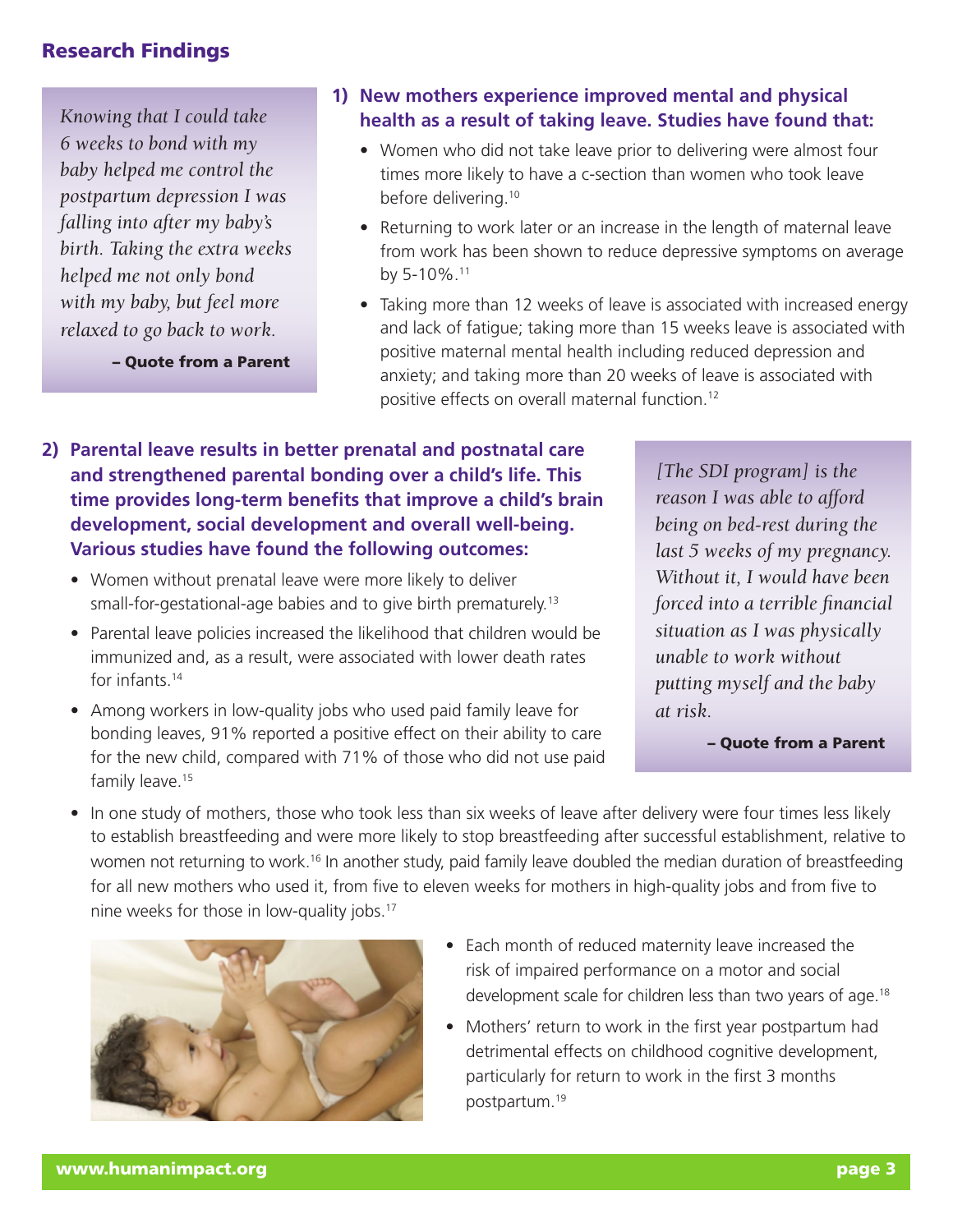## **3) Access to leave allows parents to care for children with serious long-term or intermittent health care needs and parents perceive a positive impact of their leave on their child's health.**

- Research shows that access to paid leave is a major factor in a parent's ability to care for a sick child. In one study, parents with paid leave were over 5 times more likely to care for their sick children than those without leave.<sup>20</sup>
- Hospitalized children are able to go home more quickly and suffer fewer complications when a parent is present during the hospital stay than when a parent is absent.<sup>21</sup>
- In a study of parents of children with special health care needs, 41% of respondents said that at least once in past year they had not missed work even though they believed they needed to because of child's illness; 40% of parents who took some time off for their kids' healthcare needs said they returned too early. The top three reasons for returning to work early were that parents could not afford to lose income, parents thought they might lose job or business, and parents thought they might hurt their job advancement.<sup>22</sup>

*"My son is diagnosed with Autism as well as a mental illness. He was hospitalized and was not stable enough to enter school after he was released. Paid family leave allowed me to take time off to care for my son until he was stable enough to return to school. Without this program we would not have been able to take care of our family and living expenses.*

– Quote from a Parent

• In another study of parents who had missed 1 or more workdays for their child's illness, the majority of parents reported that their longest leave had a good or very good effect on their child's physical and emotional health. Most parents also reported that their leave had a good or very good effect on their own emotional health.<sup>23</sup>

*Citation:* Human Impact Partners. Fact Sheet: Parental Leave and the Health of Infants, Children and Mothers. Oakland, CA: Human Impact Partners, 2011.

*Acknowledgements:* Human Impact Partners would like to thank Julia Goodman, MPH for conducting research included in this fact sheet and for reviewing it. We also thank Dr. Sylvia Guendelman of UC Berkeley, Deborah Burger, RN of California Nurses Association/National Nurses Organizing Committee, and the Labor Project for Working Families for their review and feedback. Funding for this fact sheet was provided by Family Values @ Work.

> **For more information, contact: Human Impact Partners** www.humanimpact.org (510) 452-9442